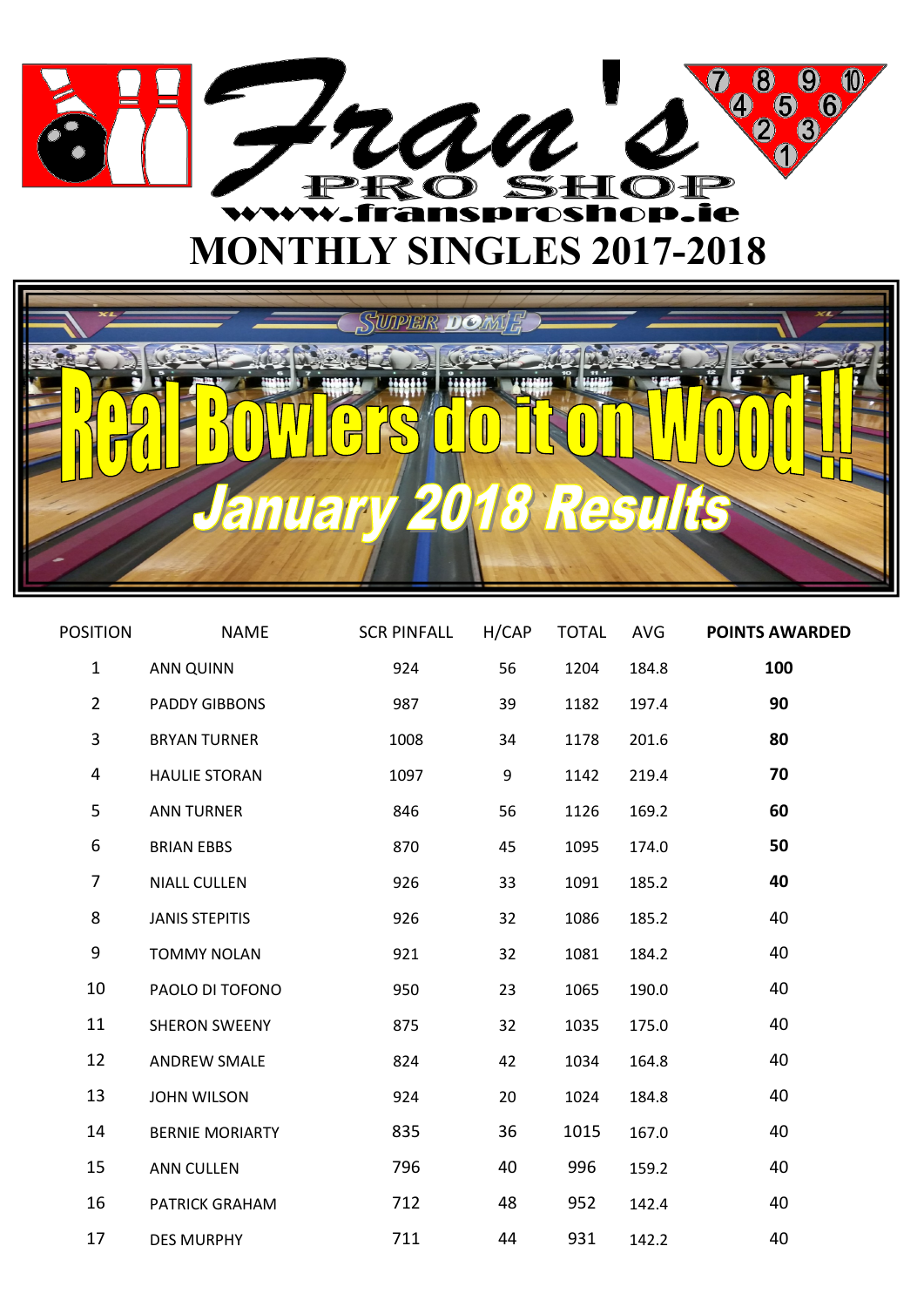## **INAL TOP 4 BOWLERS**





1st : Paddy Gibbons 2nd : Anne Quinn 3rd : Bryan Turner 4th : Haulie Storan

**Congratulations to all prize winners !!**